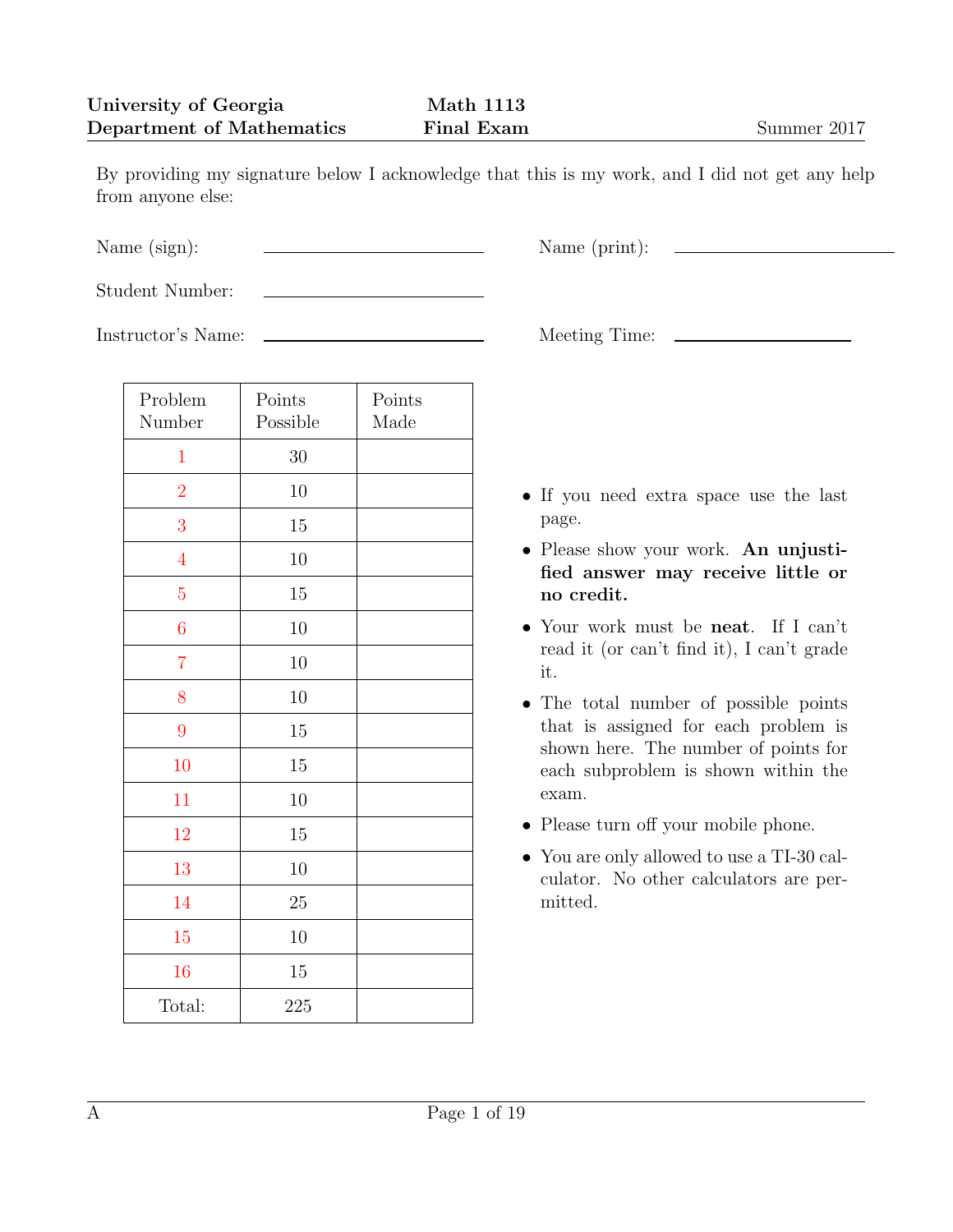- <span id="page-1-0"></span>1. Determine **all** possible values of *x* that satisfy each of the relationships below.
	- (a) [5 pts]  $5 = e^{2x+1}$

(b) [5 pts]  $-2 = \log_{10} (1 - x^2)$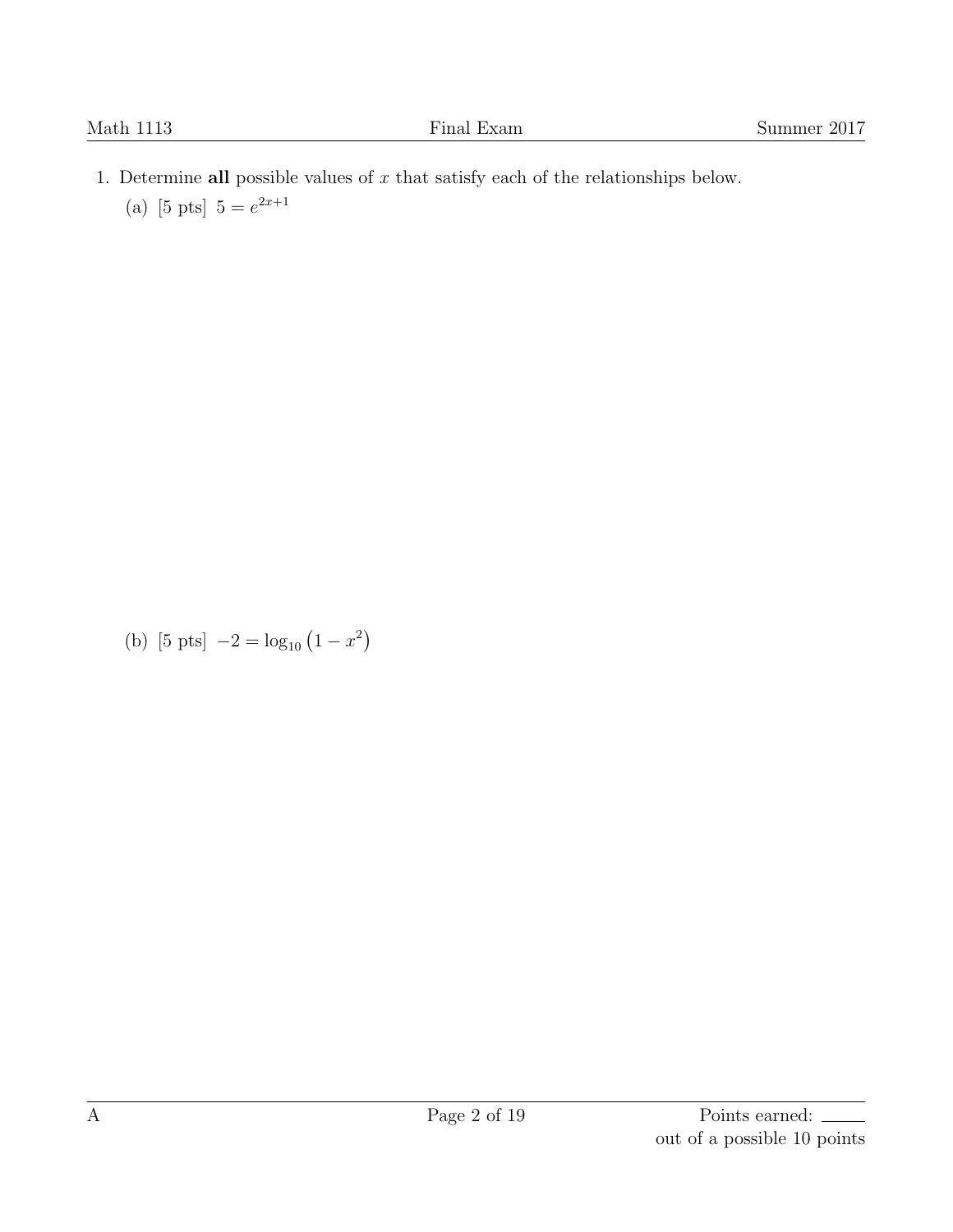(c) [5 pts]  $2^x = 4 \cdot 5^x$ 

(d) [5 pts]  $\ln(x + 1) = \ln(x) + 1$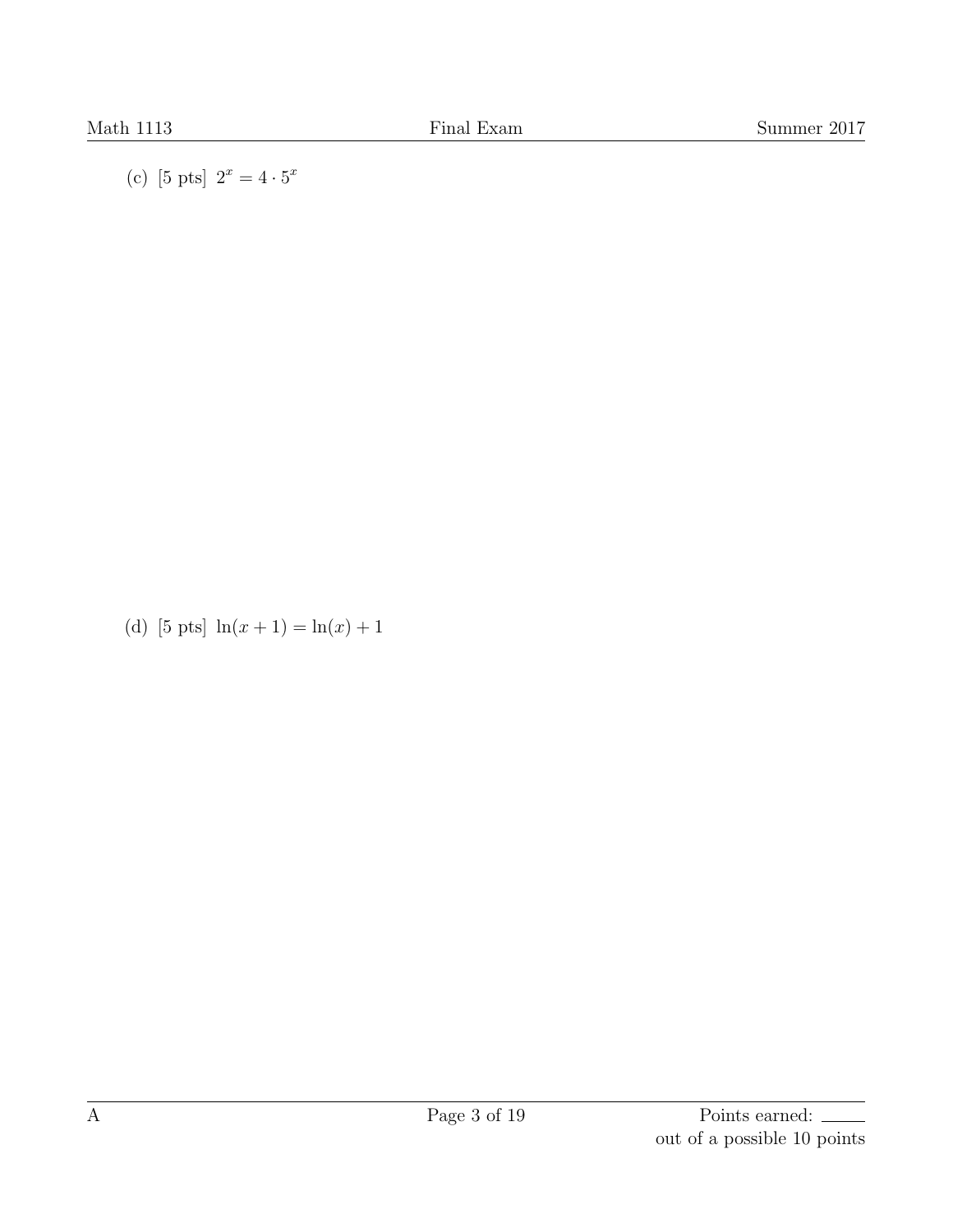(e) [5 pts] 
$$
\frac{1}{2} = \sin(4x + 1)
$$

(f) [5 pts] 
$$
\frac{\sqrt{2}}{2} = \cos\left(\frac{x-1}{2}\right)
$$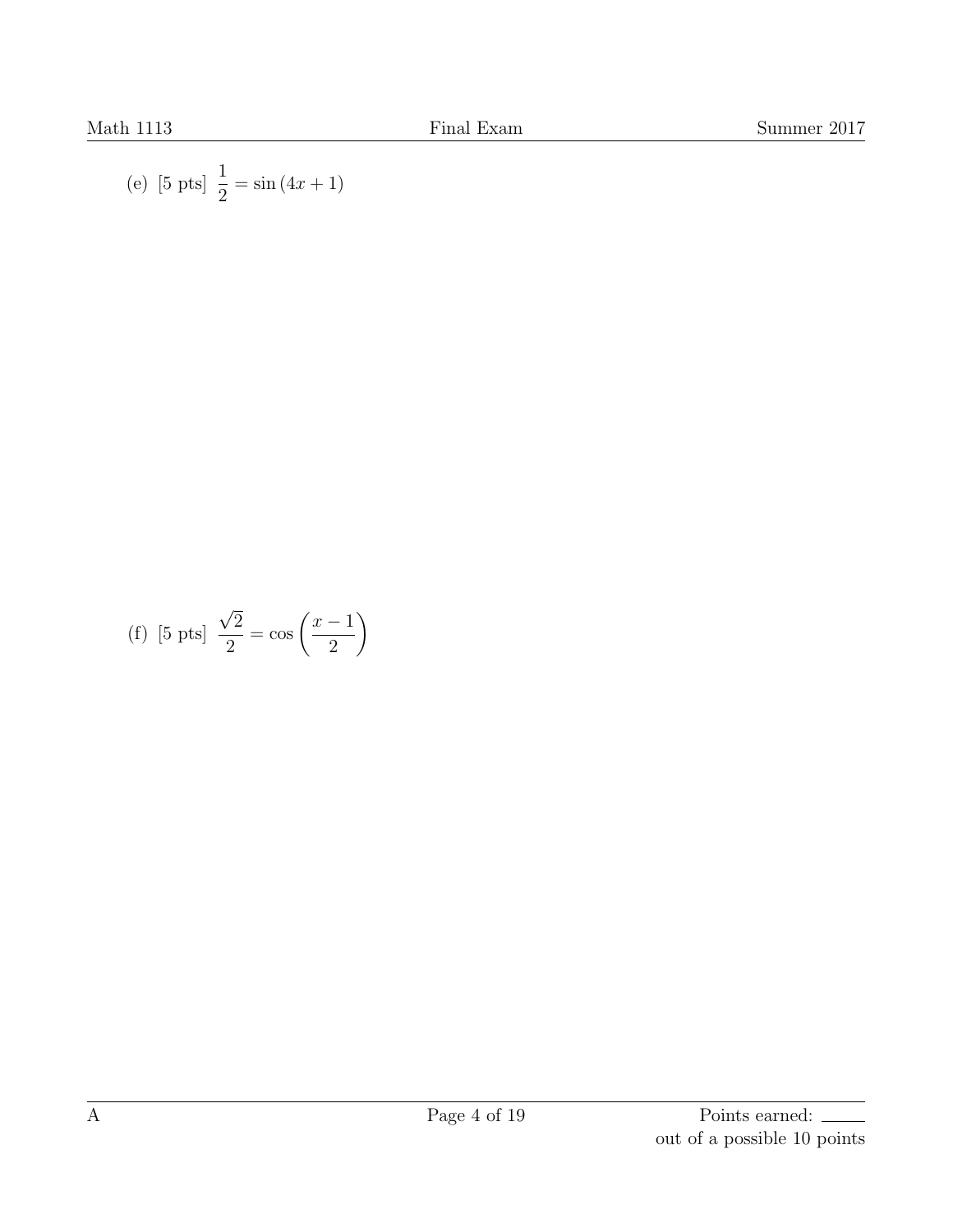- <span id="page-4-0"></span>2. Use the points *P*(3*, −*1), *Q*(*−*2*,* 1), and *R*(1*, −*3) for the questions below.
	- (a) [5 pts] Plot and label the points *P*, *Q*, and *R* using the following coordinate axes.



(b) [5 pts] Determine the distance between points *P* and *Q*.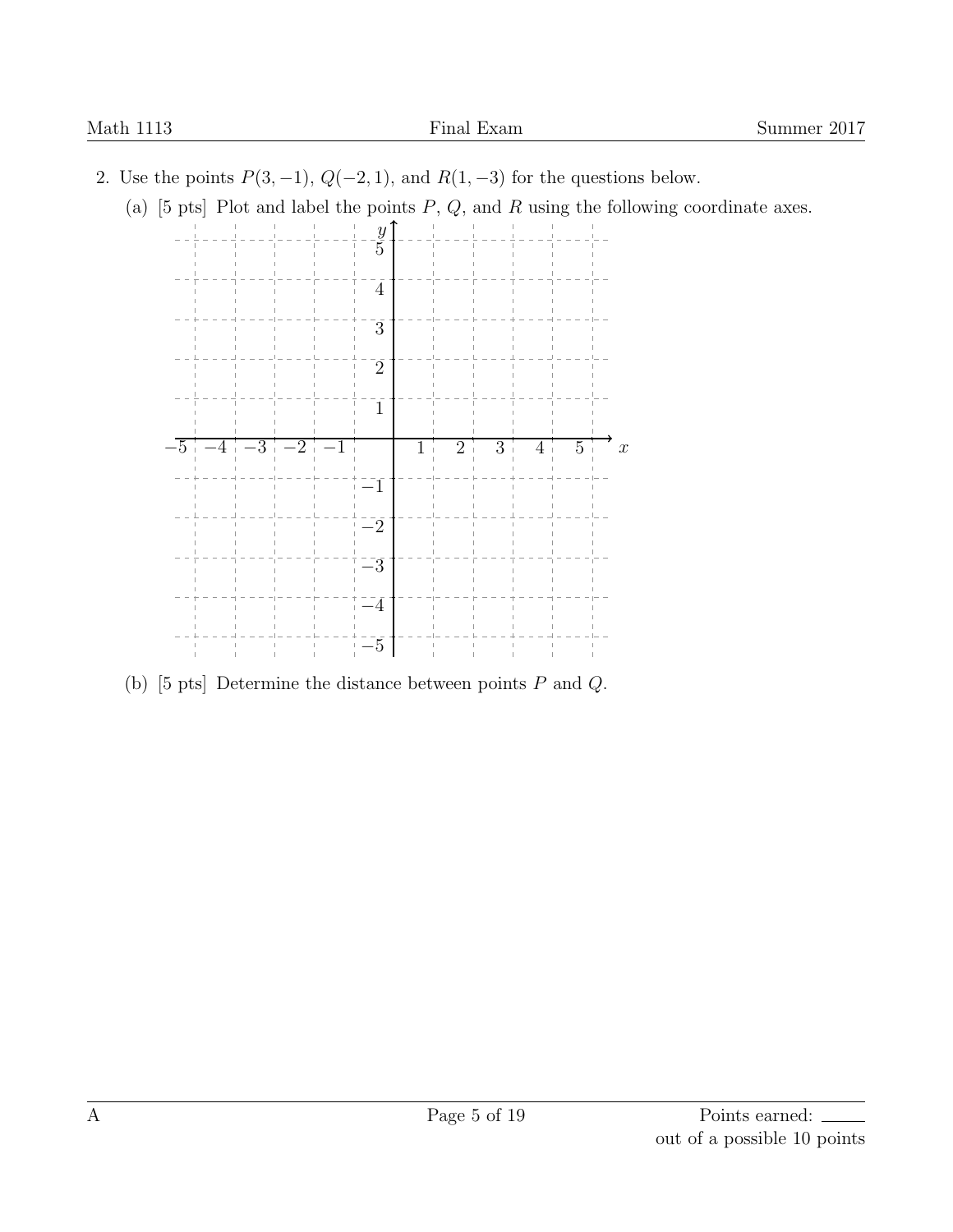<span id="page-5-0"></span>3. Simplify each expression below to an equivalent expression that contains no trigonometric functions. Show your work, and a result from using a calculator will not receive any credit.

(a) [5 pts] 
$$
\cos\left(\arcsin\left(\frac{1}{3}\right)\right)
$$

(b) [5 pts] cos (arcsin (*x*))

(c)  $[5 \text{ pts}] \tan(\arccos(x))$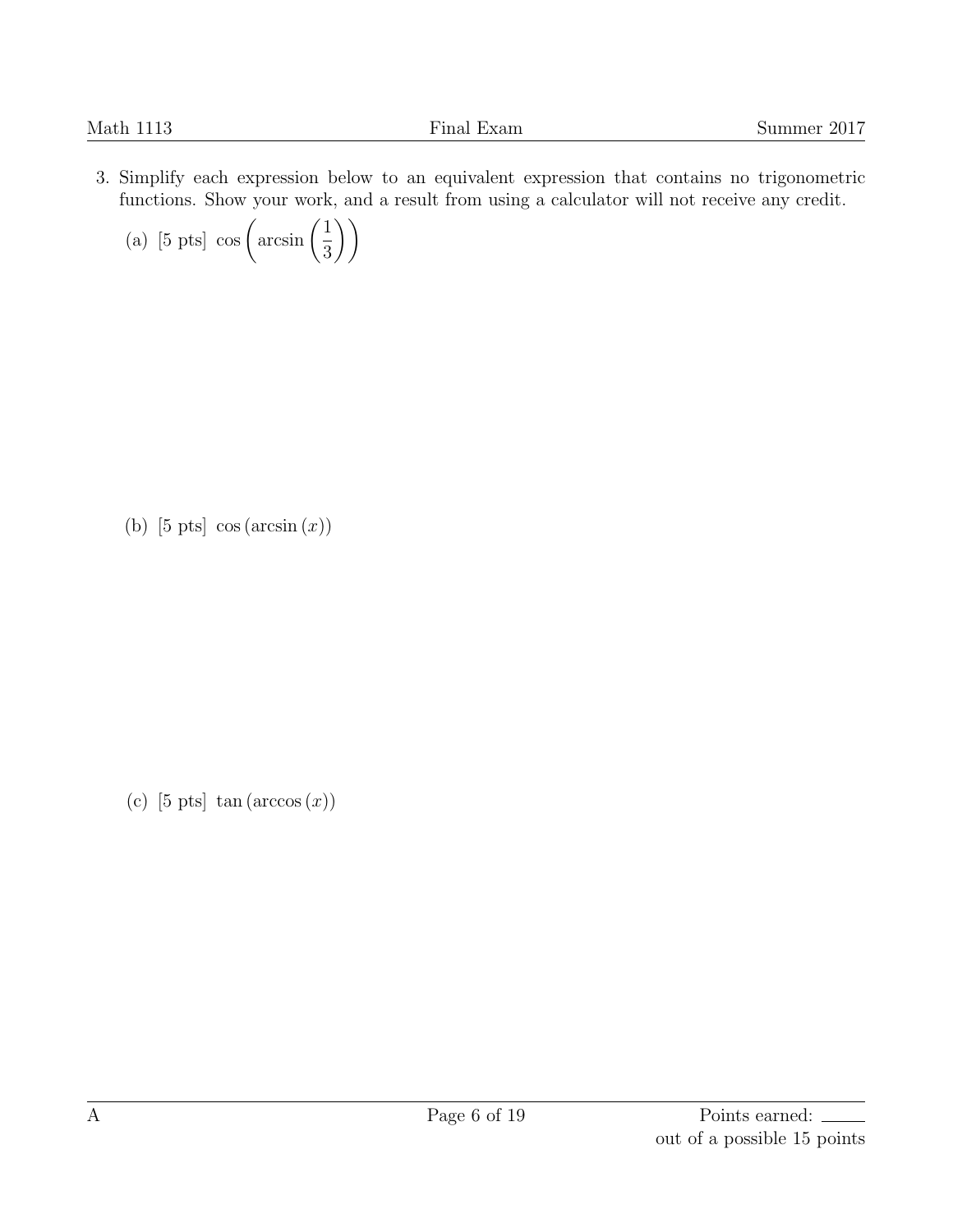<span id="page-6-0"></span>4. [10 pts] Sketch a plot of the relationship

$$
x^2 + 2x + y^2 - 6y = -1
$$

using the axes provided.

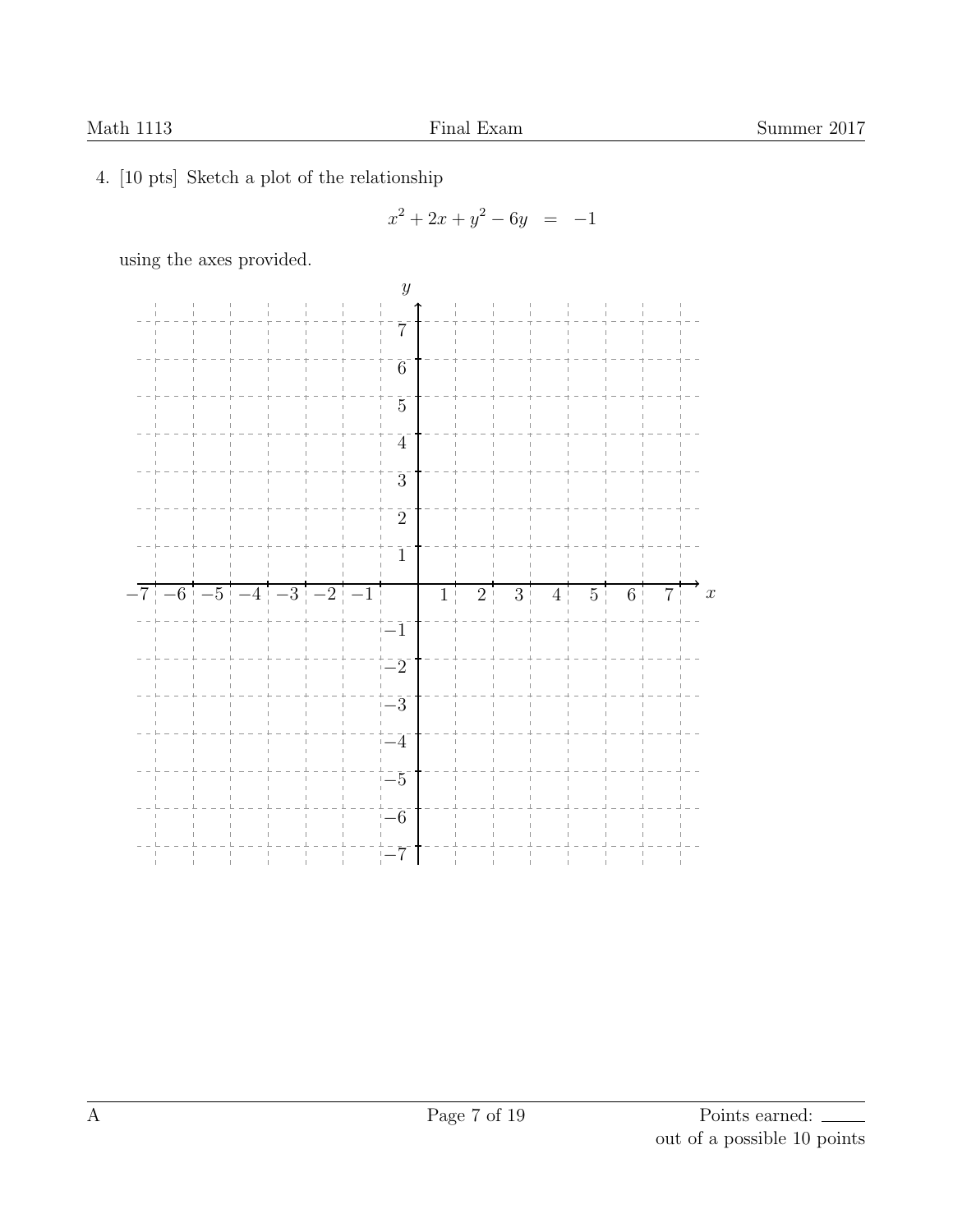

<span id="page-7-0"></span>5. For each relationship below indicate which one is a function. For those that are a function provide the domain and range of the function and also indicate whether or not it is 1-1.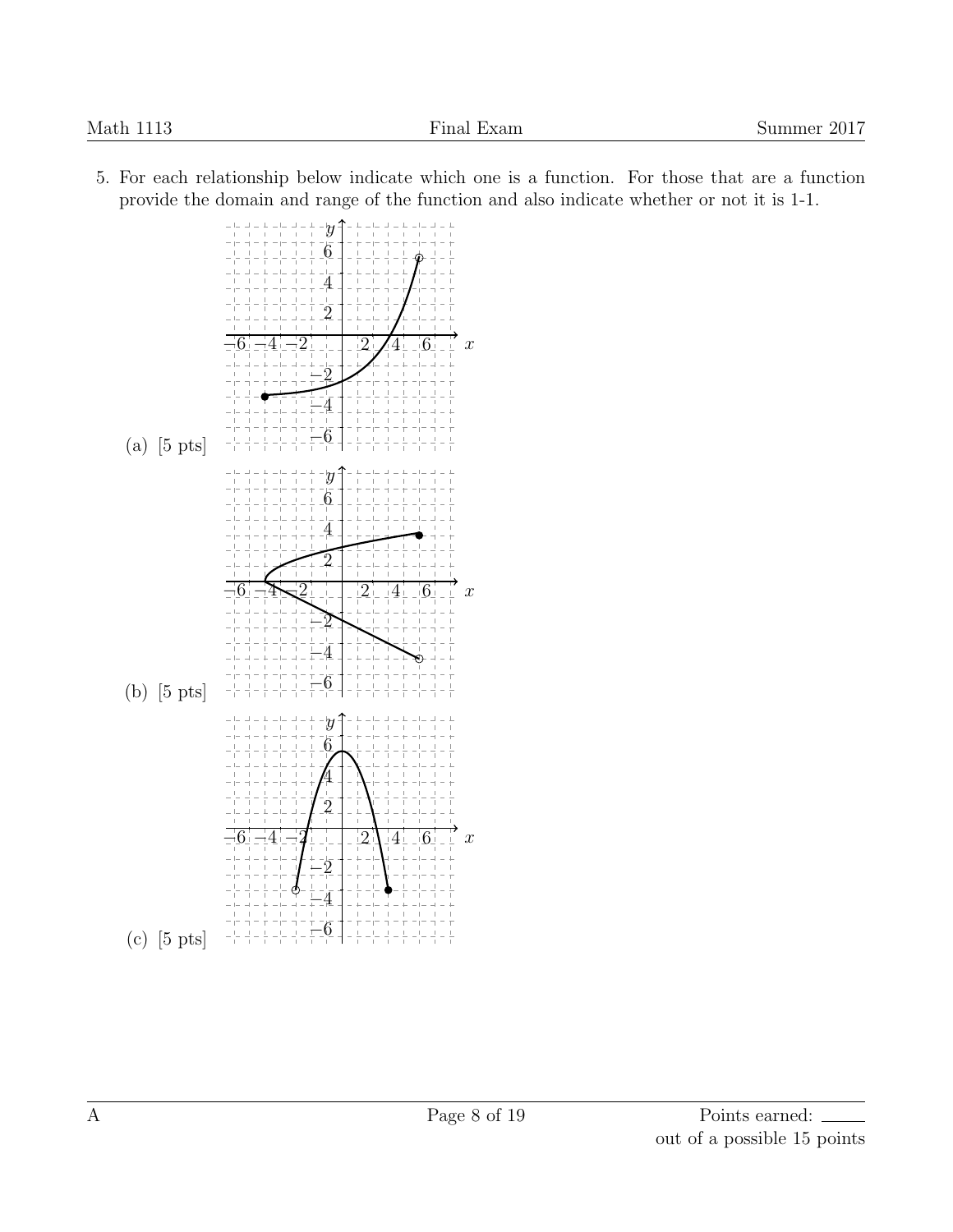<span id="page-8-0"></span>6. [10 pts] A single pulley has a diameter of 0.2 meters. A rope is put around the pulley to raise an object 4 meters straight up. Determine the angle in radians that the pulley turned. (Assume that the rope does not slip.)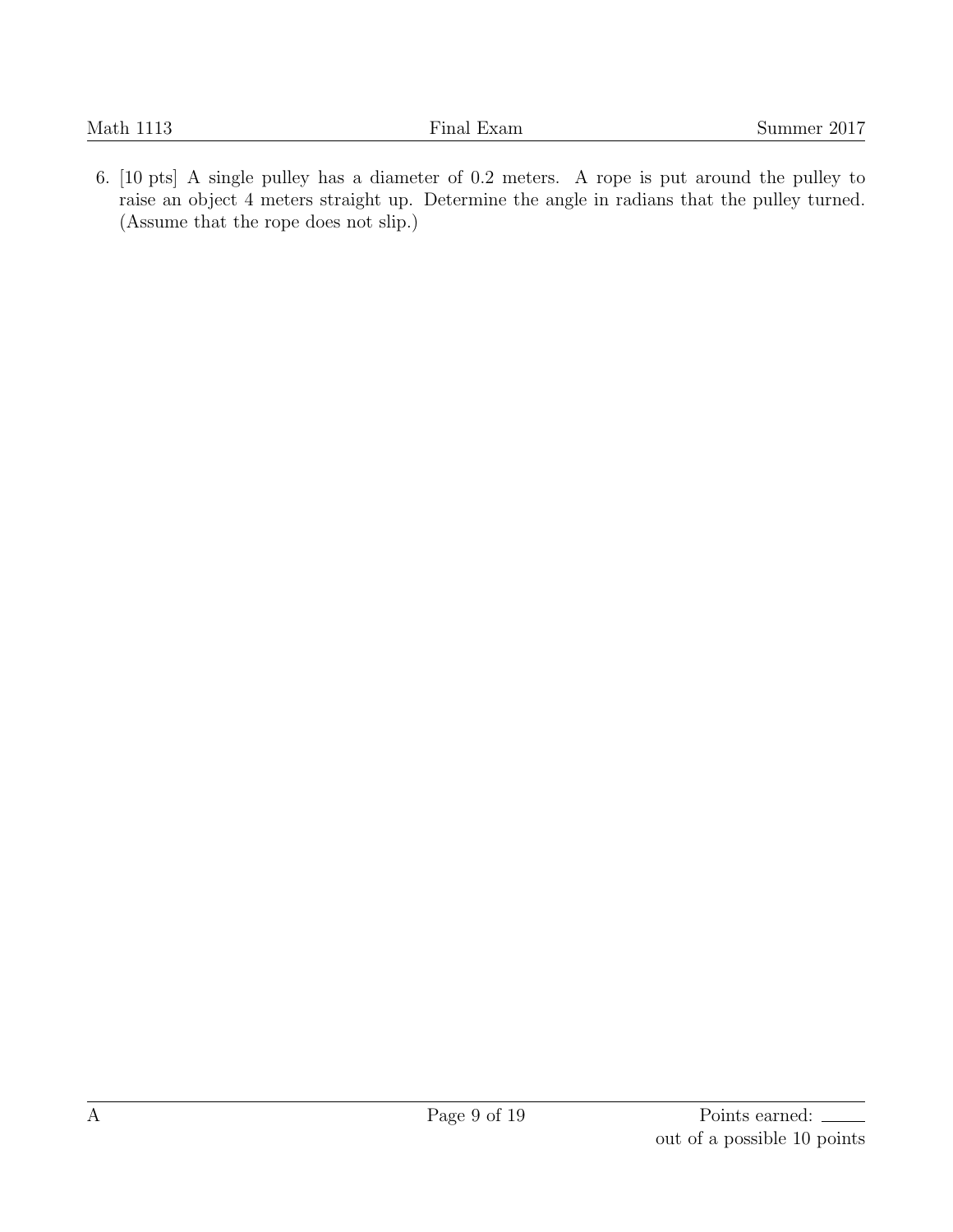<span id="page-9-0"></span>7. [10 pts] A radio beacon sends out a signal that oscillates with a period of 3 seconds. The strength of the signal varies between 1 dB and 4 dB, and it has a maximum at  $t = 2$  seconds. Determine the equation for the signal assuming that it is a cosine wave.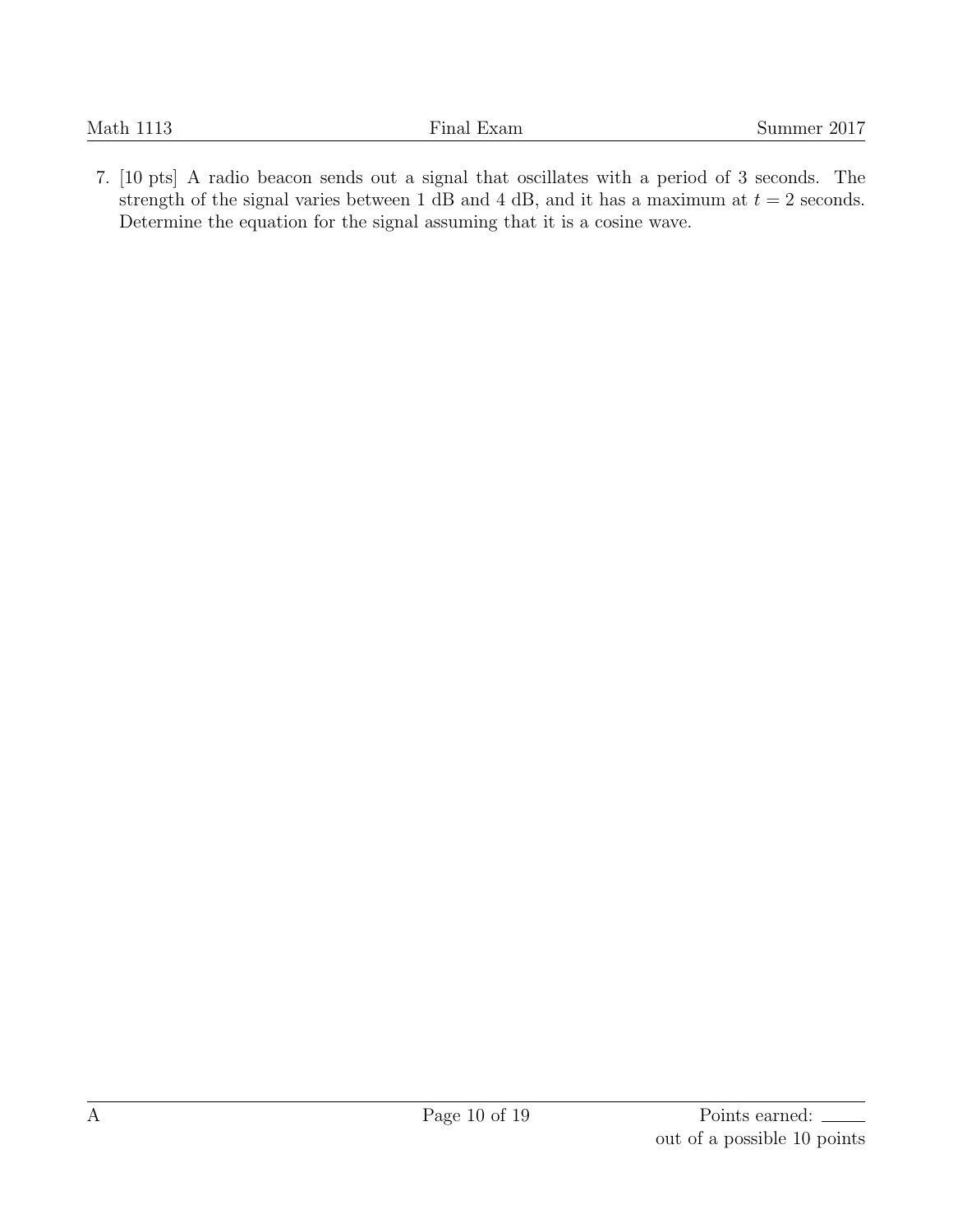<span id="page-10-0"></span>8. The questions below refer to the function

$$
g(x) = \sqrt{5-x} + 1.
$$

(a) [5 pts] Determine the domain and range of the function.

(b) [5 pts] Determine the average rate of change of the function from  $x = 2$  to  $x = 4$ .

- <span id="page-10-1"></span>9. A train engine starts off with five-thousand gallons of fuel, and it burns the fuel at a constant rate of one-hundred and fifty gallons per hour.
	- (a) [5 pts] Determine the function that returns the amount of fuel remaining in the engine's tanks given the time (in hours) after it starts.

(b) [5 pts] How long can the engine go before it needs a refill.

(c) [5 pts] How do the *x* and *y*-intercepts relate to the questions asked above?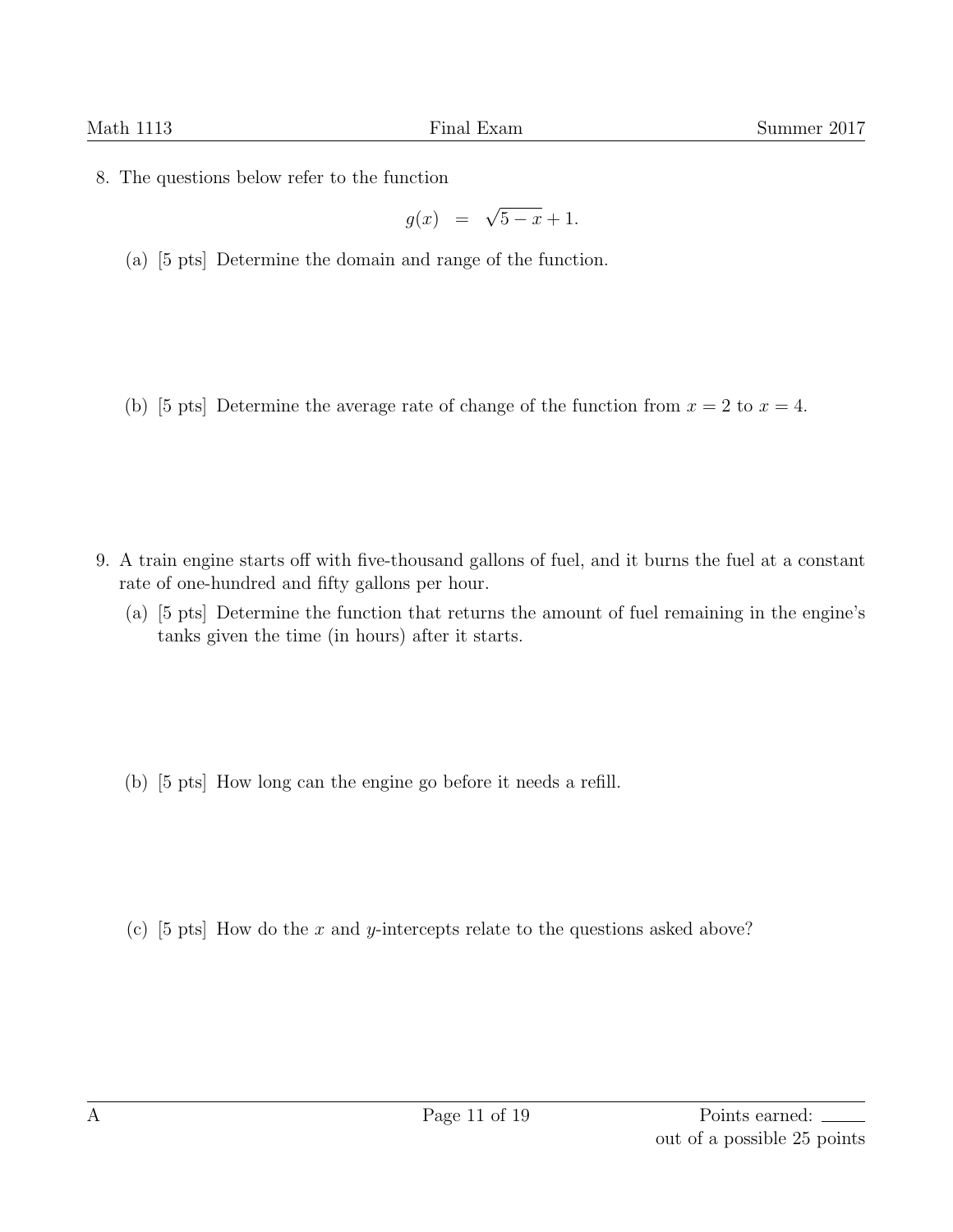<span id="page-11-0"></span>10. A quadratic function is defined to be

$$
h(x) = x^2 + 8x + 10.
$$

(a) [5 pts] Determine the values of *x* where the function is increasing.

(b) [5 pts] Determine the values of *x* where the function is decreasing.

(c) [5 pts] Determine the values of *x* where a local minimum or a local maximum occur. State whether or not the point is a local minimum or maximum.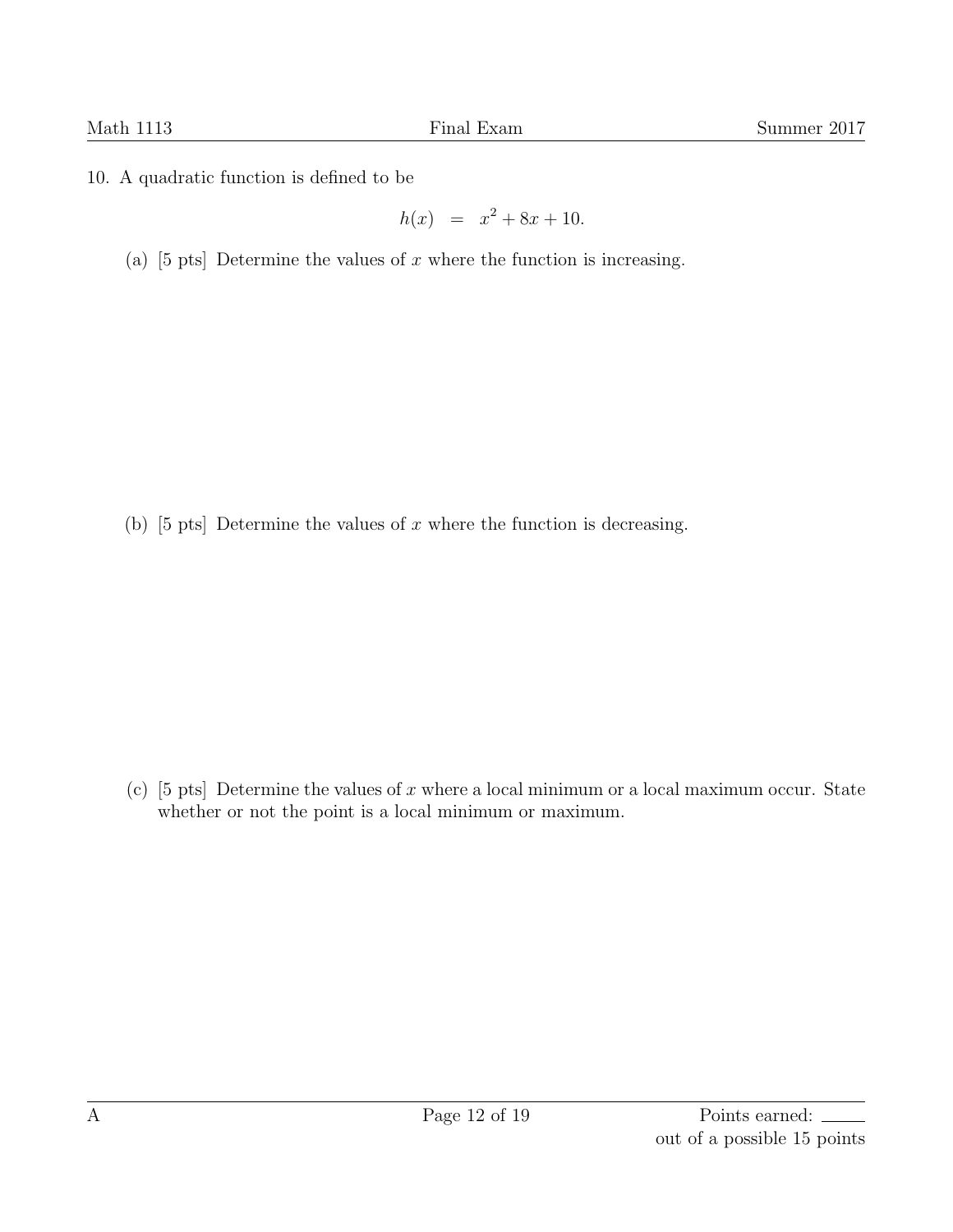## <span id="page-12-0"></span>11. [10 pts] Make a sketch of the graph of the cubic function

$$
p(x) = 3x^3 - 9x^2 + 12.
$$

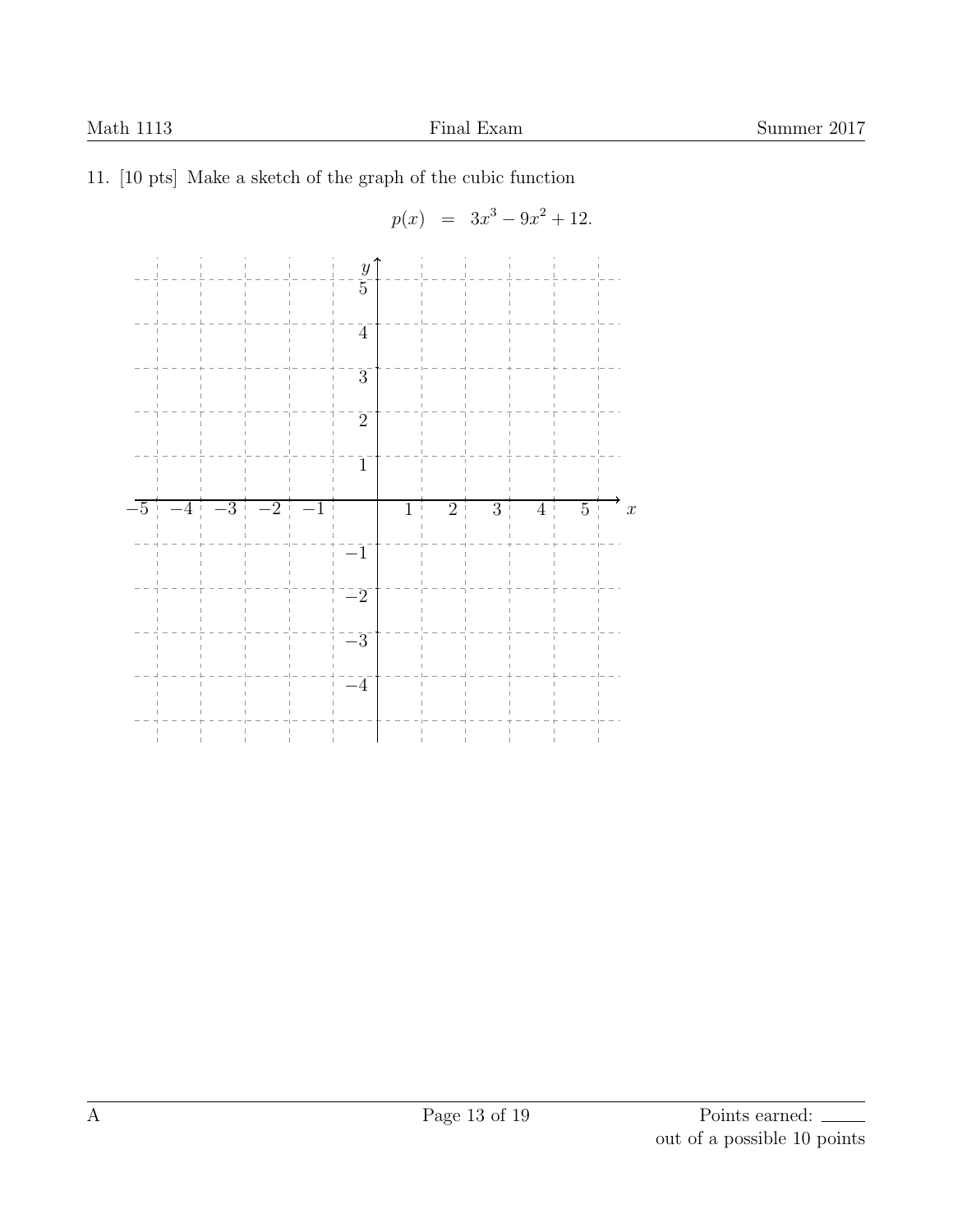<span id="page-13-0"></span>12. [15 pts] You are browsing the web for interesting trigonometric identities, and one of your favourite pages indicates that

$$
\sin\left(\frac{\pi}{12}\right) = \frac{1}{4}\left(\sqrt{6}-\sqrt{2}\right).
$$

Use this information to determine the exact value of  $\sin\left(\frac{23\pi}{12}\right)$ . (Explain and provide a full justification for your answer. The number by itself or a calculator result is not worth any credit.)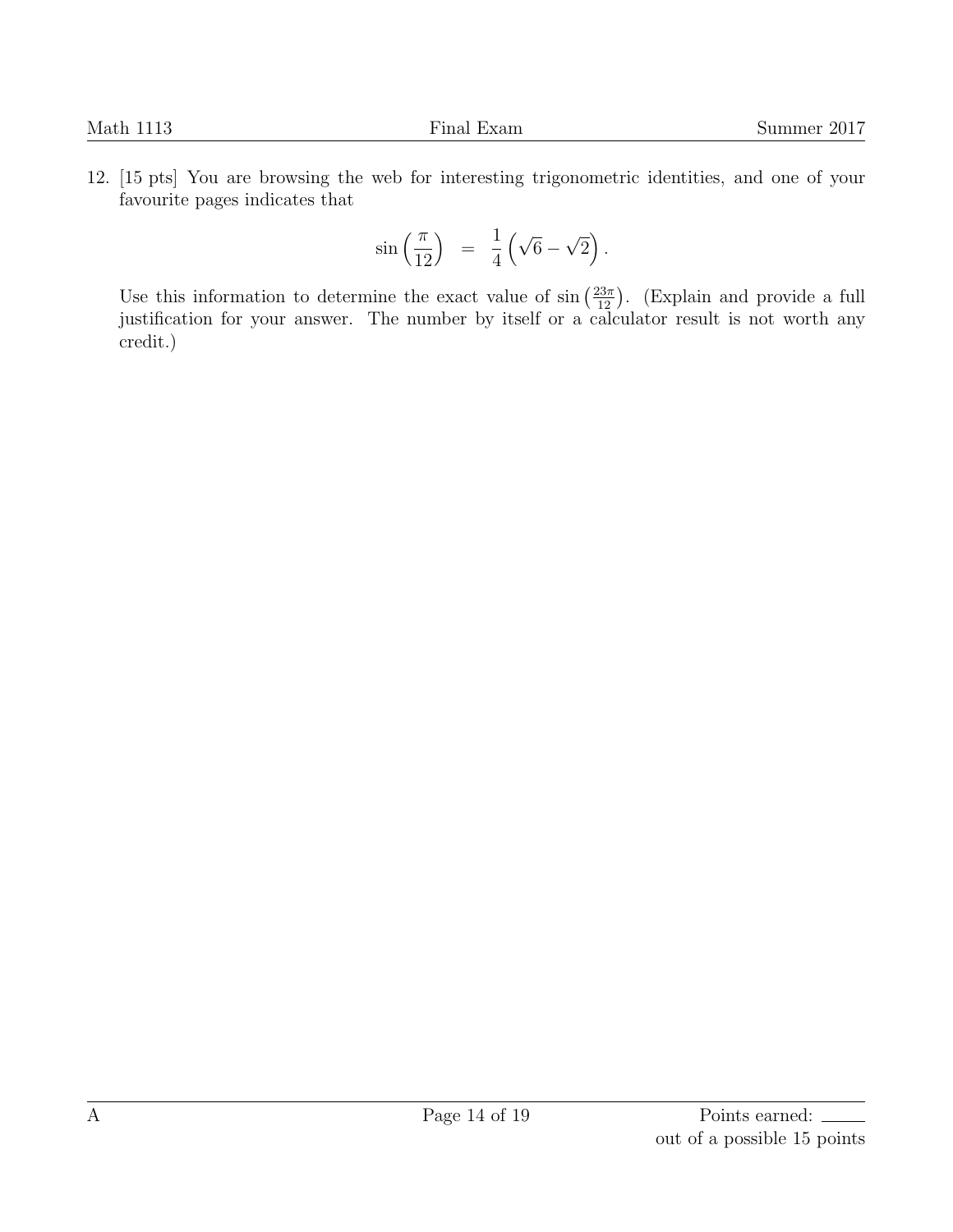<span id="page-14-0"></span>13. [10 pts] A radioactive isotope has a half-life of 2,000 years. How long will it take for 80% of the material to decay?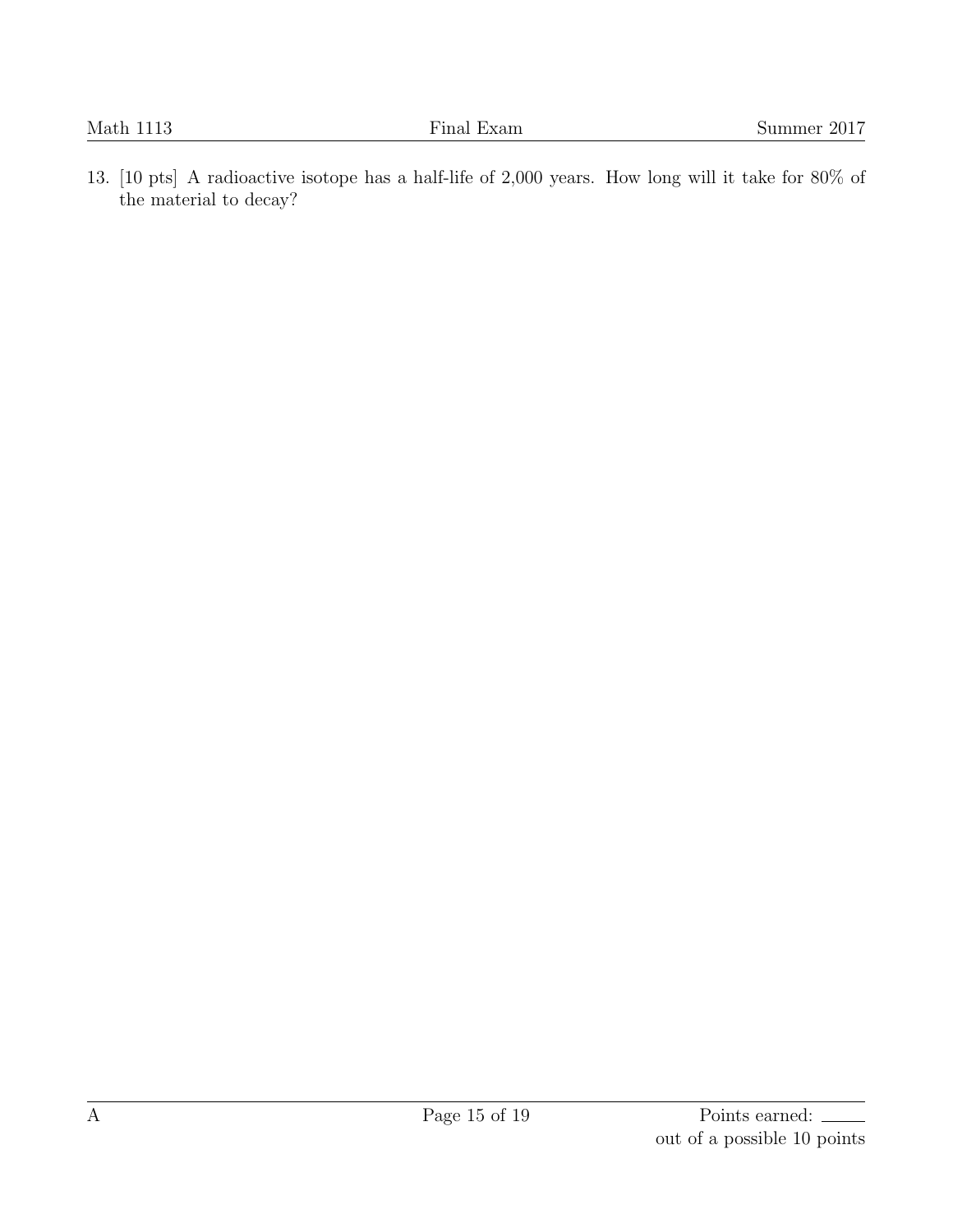<span id="page-15-0"></span>14. The London Eye is a ferris wheel that allows observers to rotate high above the ground and obtain a spectacular view of the city. (We have a similar wheel in Atlanta the Atlanta Skyview but not nearly as large.) The height (in feet) of your "pod" above the ground on the London Eye can be modeled by the equation

$$
H(t) = -197 \cos\left(\frac{\pi}{15}t\right) + 246,
$$

where  $H(t)$  represents the height in feet off the ground and  $t$  represents the number of minutes elapsed since the beginning of the ride.

- (a) [5 pts] Draw a picture of the London Eye, and accurately label the height of the top and bottom of the wheel.
- (b) [5 pts] How tall is the loading platform at the bottom of the ferris wheel?
- (c) [5 pts] If you purchase a ticket for one revolution, how long is your ride in minutes?
- (d) [5 pts] What is the radius of the London Eye?
- (e) [5 pts] If we switch the units to reflect the metric system, identify the parts of the equation that would change and the parts that would remain the same. (You do not have to perform the conversation, just clearly state those that will change and those that will remain the same.)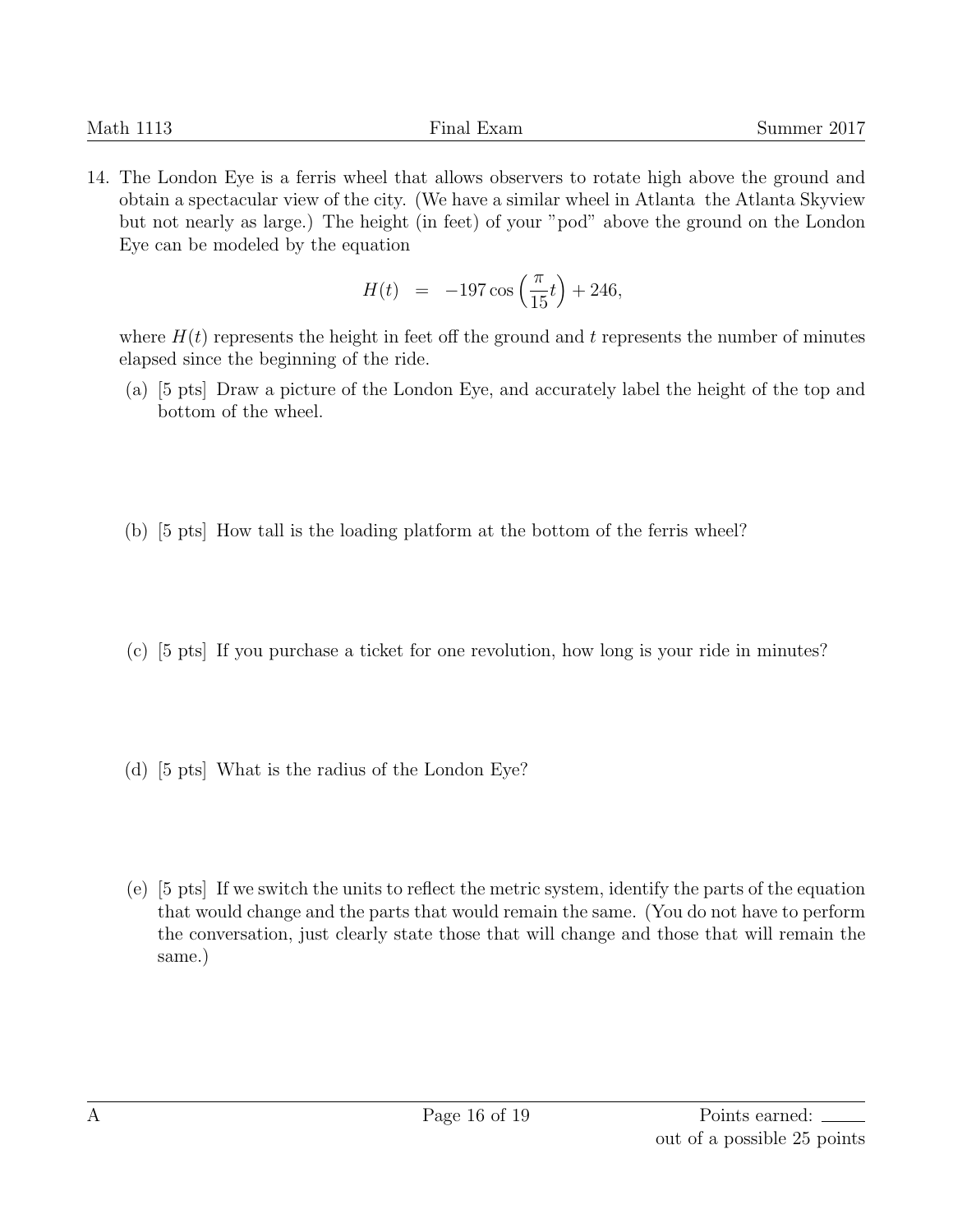<span id="page-16-0"></span>15. [10 pts] Two chicken coops will be constructed using 120 feet of fencing. The coops will be in the shape of a rectangle with fencing across the middle dividing the rectangle into two equal rectangles. What dimensions will give the largest total area for the two coops?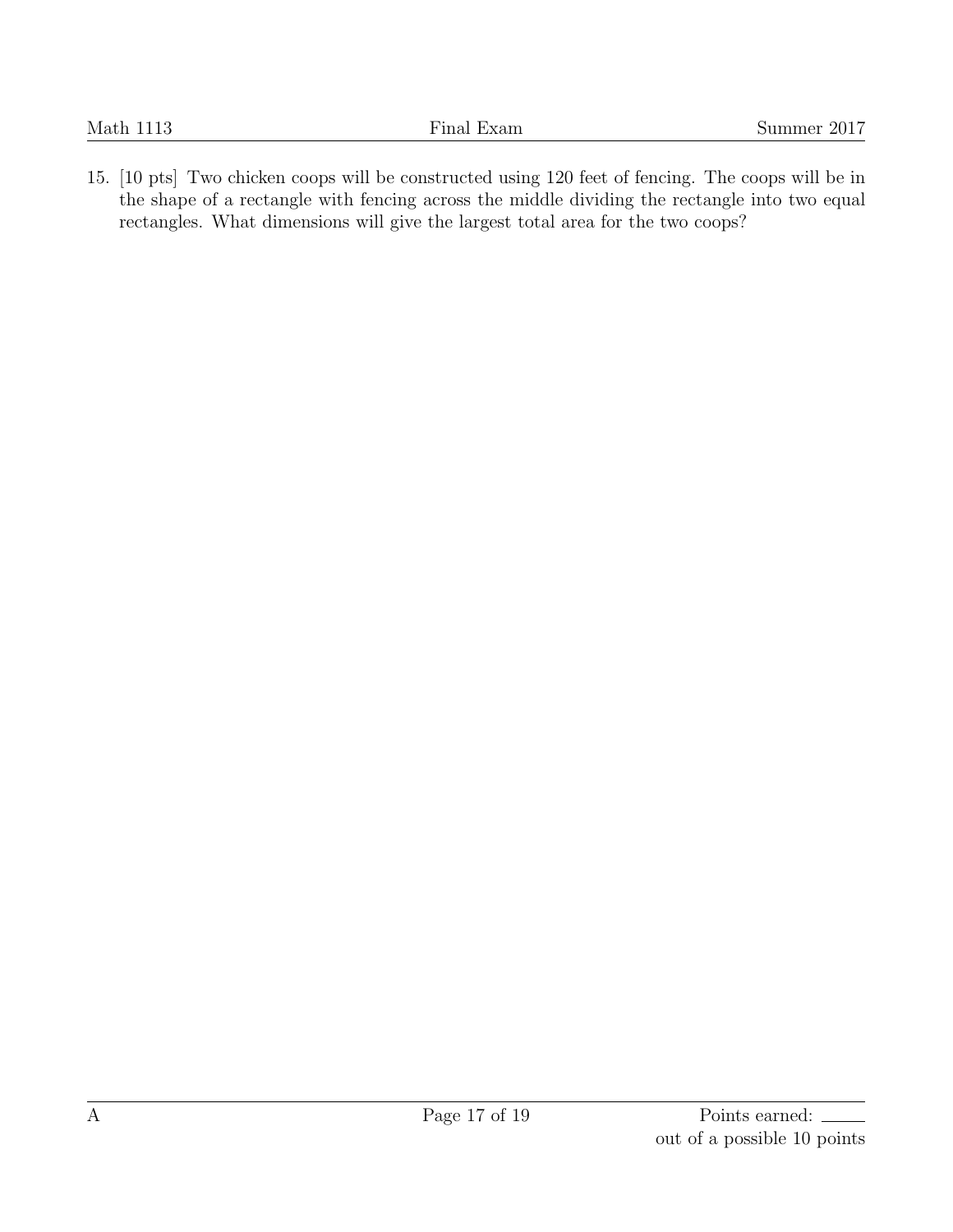<span id="page-17-0"></span>16. [15 pts] A helicopter pilot spots a ship in distress. The pilot stops the helicopter, and estimates that the angle of depression to the ship is 3*◦* . The pilot then lowers the helicopter 20m and estimates that the new angle of depression is 2*.*5 *◦* . How far away is the ship? (Determine the horizontal distance and not the straight line distance between the ship and helicopter.)